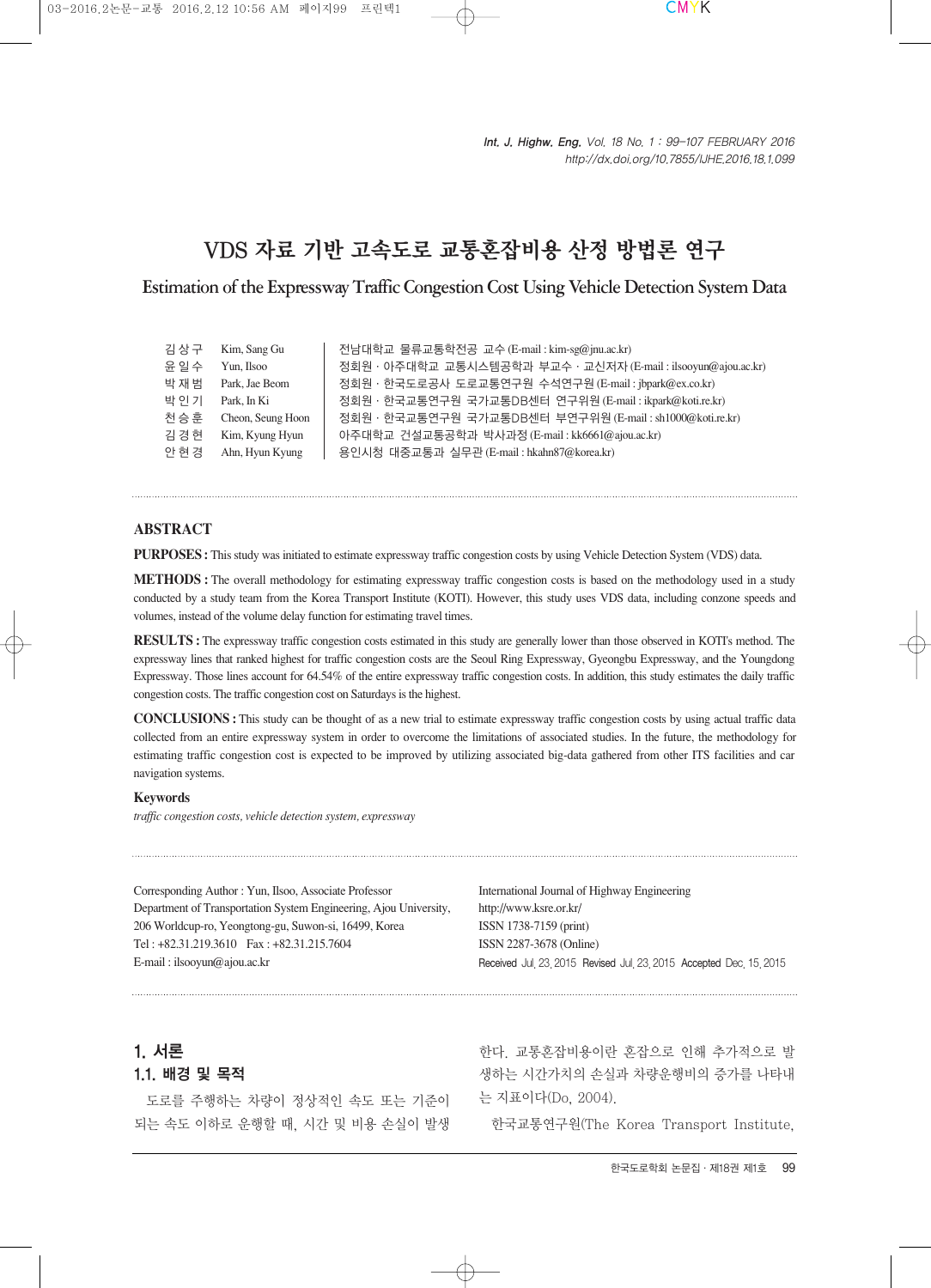KOTI)에서는『전국 교통혼잡비용 추정과 추이 분석』 연구를 통해 국내 도로위계 및 차종별 교통혼잡비용을 제시하고 있다. 이때 도로 구간별 통행시간 및 통행속도 를 산출하기 위하여 일명 BPR(Bureau of Public Road) 공식으로 불리는 교통량지체함수(volume delay function, VDF)을 사용하고 있다(Cho et al., 2014).

한국도로공사는 차량검지기(Vehicle Detection System, VDS)를 이용하여 구간 통행속도 및 구간 교 통량을 수집하고 수집된 VDS 자료를'고속도로 공공데 이터 포털'(www.data.ex.co.kr)을 통해 제공하고 있 다. 기존에 VDF를 이용하여 통행속도를 추정하는 대신 에, 한국도로공사가 수집 및 제공하고 있는 VDS 기반 실측 통행속도를 사용한다면 보다 신뢰성 있는 고속도 로 교통혼잡비용 추정이 가능할 것으로 판단된다.

본 연구에서는 고속도로 혼잡통행료 산출을 위하여 기존 KOTI에서 사용하는 방법론에 한국도로공사의 VDS 기반 구간 교통량과 통행속도를 접목하고자 한다. VDS 기반 고속도로의 실측 교통자료를 토대로 교통혼 잡비용을 산정함으로써 보다 현장지향적인 지표를 산정 할 수 있을 것으로 기대된다.

# 1.2. 연구의 범위

#### 1.2.1. 시간적 범위

본 연구의 시간적 범위는 2013년으로 한다. 공공기관 이 발표하는 통계자료 중 일부는 현재 시점을 기준으로 2년 전 자료인 경우도 존재한다. 따라서 고속도로 교통 혼잡비용 추정을 위해 필요한 통계자료의 확보를 위하 여 2015년인 현재를 기준으로 2년 전인 2013년을 분석 의 기준년도로 설정하고자 한다.

# 1.2.2. 공간적 범위

본 연구의 공간적 범위는 한국도로공사에서 건설 및 운영하는 고속도로 노선을 대상으로 하며 Table 1과 같다.

| No. | Names        | Two-way<br>distance<br>(km) | No. of<br>sections | <b>Note</b> |
|-----|--------------|-----------------------------|--------------------|-------------|
|     | Gyeongbu     | 845.9                       | 116                |             |
| 10  | Namhae       | 549.6                       | 90                 |             |
| 12  | 880lympic    | 366.1                       | 32                 |             |
| 12  | Muan-Gwangju | 81.9                        | 16                 |             |
| 15  | Seohaean     | 683.3                       | 82                 |             |

#### Table 1. List of Expressway Lines

| 16  | Ulsan                    | 26,0    | 6   |                                                                                            |
|-----|--------------------------|---------|-----|--------------------------------------------------------------------------------------------|
| 20  | Iksan-Pohang             | 260,0   | 22  |                                                                                            |
| 25  | Honam                    | 389,1   | 62  |                                                                                            |
| 27  | Suncheon-Wanju           | 236,0   | 26  |                                                                                            |
| 30  | Dangjin-Yeongdeok        | 343.5   | 38  |                                                                                            |
| 35  | Tongyeong-Daejeon        | 427.7   | 42  |                                                                                            |
| 35  | Jungbu                   | 234.4   | 32  |                                                                                            |
| 37  | 2 <sup>nd</sup> Jungbu   | 60.5    | 10  |                                                                                            |
| 40  | Pyeongtaek-<br>Jecheon   | 172.8   | 24  | Daeso IC~Chungju JC<br>2013.08.12, open<br>Geumwang-<br>Kkotdongnae IC<br>2013,11,28, open |
| 45  | Jungbu Naeryuk           | 602.2   | 58  | S.Yeoju JC<br>2013.06.27, open                                                             |
| 50  | Yeongdong                | 473.0   | 66  | Wolgot JC~Gunja JC<br>2013,03,28, open                                                     |
| 55  | Jungang                  | 577.0   | 56  |                                                                                            |
| 60  | Seoul-Yangyang           | 33.4    | 2   |                                                                                            |
| 65  | Donghae                  | 170,2   | 18  |                                                                                            |
| 100 | Seoul Ring               | 187,7   | 64  |                                                                                            |
| 102 | Namhae 1st Branch        | 35.0    | 10  |                                                                                            |
| 104 | Namhae 2nd Branch        | 40,0    | 10  |                                                                                            |
| 110 | 2 <sup>nd</sup> Gyeongin | 50,9    | 20  |                                                                                            |
| 120 | Gyeongin                 | 49.4    | 18  |                                                                                            |
| 151 | Seochen-Gongju           | 119,7   | 12  |                                                                                            |
| 251 | Honam Branch             | 107.8   | 14  |                                                                                            |
| 253 | Gochang-Damyang          | 84,6    | 12  |                                                                                            |
| 300 | Daejeon Southern         | 26,6    | 6   |                                                                                            |
| 451 | Jungbu Naeryuk Branch    | 58,9    | 18  |                                                                                            |
| 551 | Jungang Branch           | 13.3    | 6   |                                                                                            |
|     | Total                    | 7,306.5 | 988 |                                                                                            |

# 1.3. 연구의 방법

본 연구에서 적용한 교통혼잡비용 산정 방법론은 기 본적으로 KOTI에서 교통혼잡비용을 산정하는데 사용 하는 방법론을 따른다(Cho et al., 2014). 하지만, 기존 KOTI에서 통행시간 및 통행속도 산정 시 교통량지체함 수(VDF)를 사용하는데 반하여 본 연구에서는 한국도로 공사 VDS 기반 통행속도를 사용한다.

# 2. 관련 이론 및 기존 연구 고찰 2.1. 관련 이론 고찰

KOTI는 대표적인 사회적 비용 중 하나인 교통혼잡비 용을 1992년부터 매년 산정하여 보고서를 발간하고 있 다(KOTI, 1992; Cho et al., 2014). 교통혼잡비용은 대상 범위에 따라 크게 지역 간 도로 및 도시부 도로로 분류할 수 있는데 지역 간 도로의 교통혼잡비용 산정을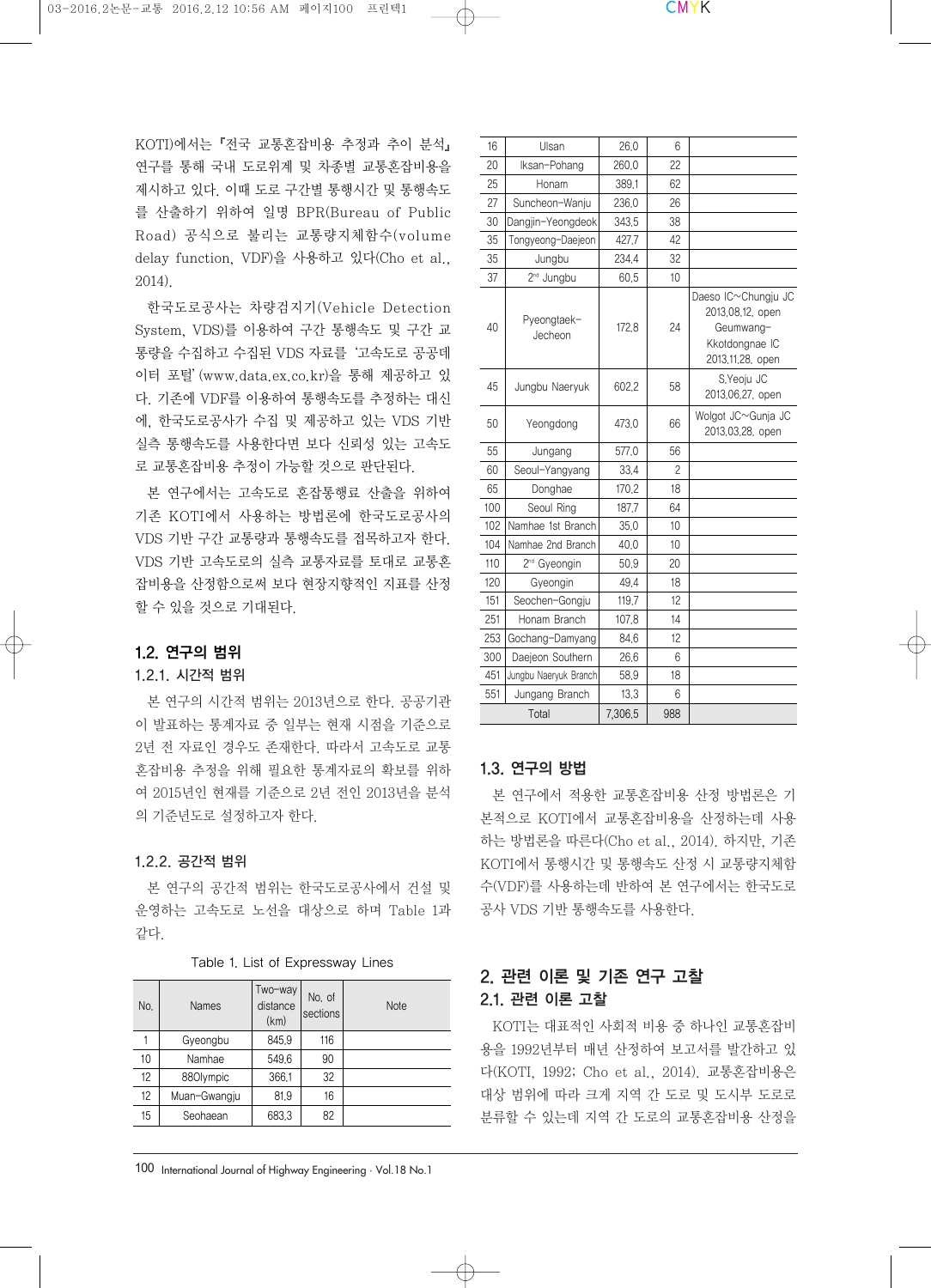위해 Eq. (1)을 사용하고 있다.

$$
DTCC = \sum_{i}^{3} \sum_{j}^{n} \sum_{k}^{24} L V_{ijk} \times [FP_{ijk} \times (FC_{ijk} - SFC_{ijk}) + (TC_{ijk} + NP_{ijk} \times TV_{ijk}) \times (TT_{ijk} - STT_{ijk})]
$$
\n(1)

where,

DTCC: Daily Traffic Congestion Cost  $LV:$  Link Volume  $FP: \, Field \, \, Price$ FC: Fuel Consumption SFC: Standard Fuel Consumption TC: Travel Cost NP: Number of People in vehicle TV: Time Value TT: Travel Time STT: Standard Travel Time  $(1: passenger \ car, 2: bus, 3: truck)$ j: section of  $link(1 \sim n)$  $k: hour(1 \sim 24)$ 

KOTI의 교통혼잡비용 산정방법론은 기본적으로 수 요예측모형 또는 실측된 구간 교통량과 VDF를 사용한 다. 즉, 구간별 교통량이 증가함에 따라 통행시간이 증 가하고 이때 기준 통행시간에 추가적으로 증가하는 통 행시간에 대해 교통혼잡비용이 발생한다는 개념이다.

# 2.2. 기존 연구 고찰

### 2.2.1. 국내 연구 고찰

KOTI(1992)는 교통혼잡비용 산정에 있어 기준이 되 는 속도 결정이 매우 중요한 사안이며 지역 간 도로의 경우 LOS C를 근거로 적정 속도를 결정하는 것이 바람 직하다고 주장하였다. LOS C를 적용한 결과, 기준속도 가 왕복 4차로 이상 고속도로는 80km/h, 왕복 2차로 이상 고속도로는 70km/h로 산출되었다. 또한 상기 연 구는 인건비, 차량감가상각비, 보험료, 제세공과금으로 구성된 고정비와 연료비로 구성된 변동비, 그리고 시간 가치비 등을 고려함으로써 현재 KOTI에서 교통혼잡비 용을 산정하는데 사용하는 방법론에 적용된 기본적인 사항들을 결정하였다.

KOTI(2007)는 기존 교통혼잡비용 추정방법론 개선 을 위해 기존 문제점을 언급하고 그에 대한 해결방안을 제시하였다. 예를 들어, 기존 일교통량을 사용함으로써 첨두시간 패턴이 반영되지 않던 문제점을 해결하기 위 해 1시간 교통량을 사용하는 것으로 방법론을 수정하였 다. 그리고 왕복 4차로 이상 고속도로의 기준속도를 80km/h에서 90km/h로 조정하였다. 마지막으로 VDF

적용 시 사용하는 파라메타인 α와 β의 값을 국가교통DB 센터에서 보정한 VDF의 값으로 사용하였다. 개선된 2007년 KOTI 방법론은 현재까지 교통혼잡비용을 산정 하는데 사용되고 있다.

Cho et al.(2010)은 지역 간 도로 교통혼잡비용을 추정하는데 있어서 교통량 조사자료를 사용하고 있는 데 1년에 1회 조사하는 교통량을 기준으로 추정하기 때 문에 정확성에 문제가 발생할 수 있다고 언급하였다.

Cheon et al.(2014)은 기존 교통혼잡비용 추정 방 법론을 개선하기 위해 차량 내비게이션에서 추출된 속 도 자료를 활용하는 방안을 개발하였다. VDF는 시간 대별 교통량 증감을 토대로 통행시간을 산정하는 한계 를 갖고 있기 때문에 실측 자료인 내비게이션 자료를 활용할 것을 제안하고 있다. 또한 알고리즘 구축을 토 대로 교통혼잡비용의 산정, DB화, 그리고 표출 등을 토대로 교통혼잡비용의 활용가능성을 높이는 방안을 제시하였다.

#### 2.2.2. 국외 연구 고찰

Transport Canada(2006)는 수요예측모형의 결과로 각 구간에 배정된 교통량을 활용하여 교통혼잡비용을 산 정하였다. 고려요소는 크게 세 가지로서 시간손실비용 (delay costs), 연료소모비용(fuel costs), 그리고 온실 가스배출에 따른 비용(imputed cost for green house gas emission)이다. 전반적으로 국내에서 사용하는 방 법론과 유사한 형태를 지니고 있는 것이 특징이다.

Texas A&M Transportation Institute(2012)는 지 역별 교통혼잡비용(total congestion cost)을 산정하였 다. 세부항목으로서 승용차 지체비용(passenger vehicle delay cost), 승용차 연료소모 비용(passenger vehicle fuel cost), 상용차 지체비용(commercial vehicle delay cost), 그리고 상용차 연료소모 비용 (commercial vehicle fuel cost)로 구성되어 있다. 크 게 시간가치비용과 연료소모비를 바탕으로 산정하기 때 문에 환경비용적인 측면을 다루지 못하는 한계점을 갖고 있다.

#### 2.3. 기존 연구와의 차별성

본 연구와 기존 연구들과의 가장 큰 차이점은 수요예 측모형의 사용여부이다. 대부분의 교통혼잡비용 산정 방법론들이 구간 통행시간을 추정하는데 수요예측모형 에서 추정된 교통량과 VDF를 사용했던 것과 대조적으 로 본 연구에서는 한국도로공사가 운영 중인"고속도로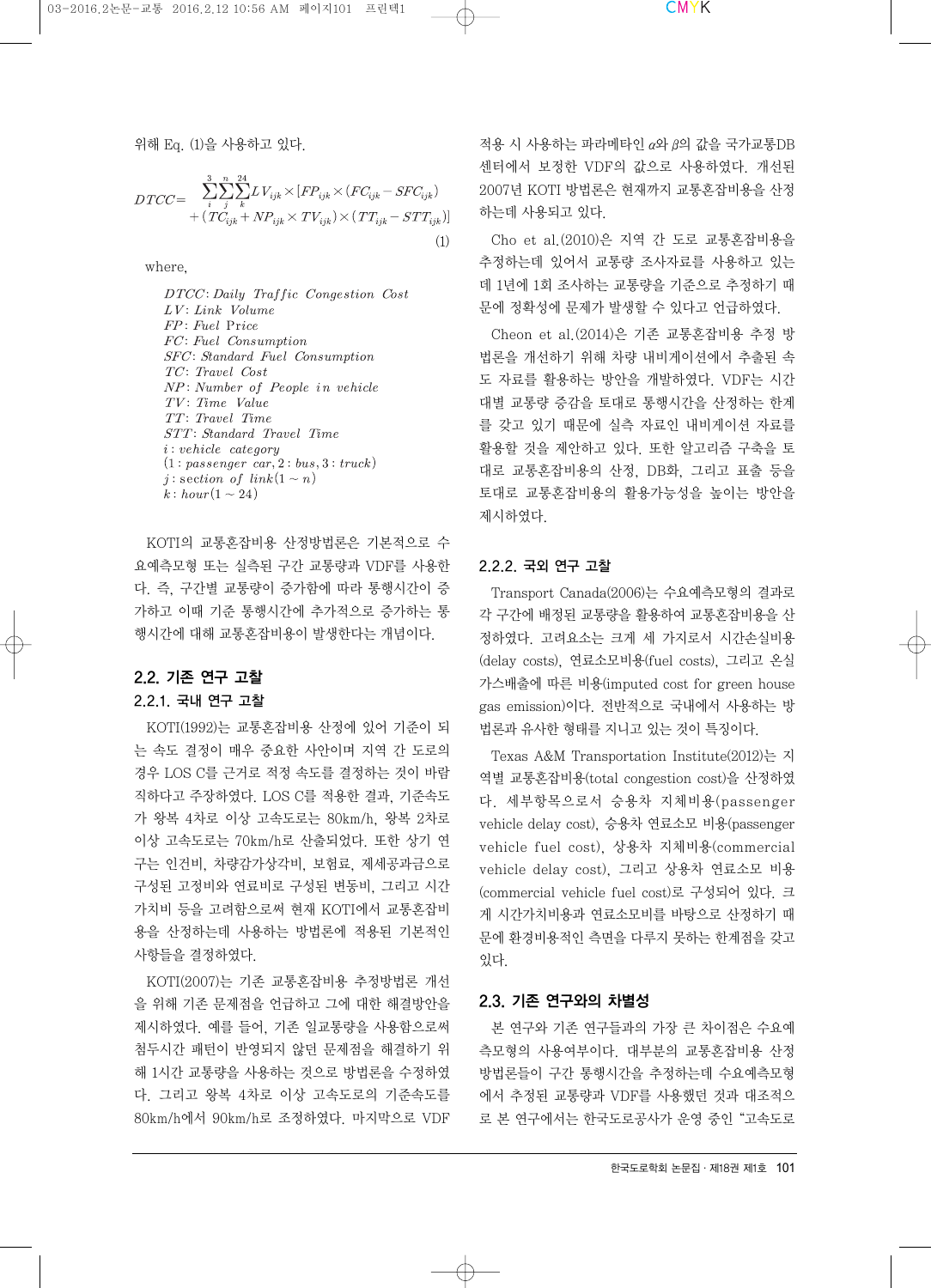공공데이터 포털"의 VDS에서 집계하는 실제 구간 교통 량과 통행속도를 사용한다. 구간 통행속도와 구간 연장 을 바탕으로 구간 통행시간을 활용하는 개념으로서 통 행시간 추정이 아닌 실제 차량검지기 자료를 활용한다 는 점에서 적절한 방법론을 제시할 경우 높은 신뢰성을 가질 것으로 판단된다.

# 3. 자료 수집 및 가공 3.1. 교통혼잡비용 추정을 위한 원단위 수집

본 연구에서 교통혼잡비용 추정을 위하여 사용하는 원 단위는 크게 차량운행비용과 시간가치비용으로 구분할 수 있으며 각 세부항목은 Table 2와 같다. 변동비에 있어 유지정비비, 엔진오일비, 타이어마모비 등을 고려하는 경 우도 있으나 연료소모비에 비해 측정의 어려움이 있기 때 문에 본 연구에서는 고려하지 않는다(KOTI, 2014).

Table 2. List of Basic Unit for Traffic Congestion Costs

| Categories                 | Sub categories  | Parameters        |  |
|----------------------------|-----------------|-------------------|--|
|                            |                 | Labor cost        |  |
| Vehicle operation<br>costs | Fixed costs     | Depreciation cost |  |
|                            |                 | Insurance         |  |
|                            |                 | Tax               |  |
|                            | Variable costs  | Fuel cost         |  |
| Values of time             | Time value cost |                   |  |

### 3.1.1. 인건비

시간당 인건비는 각 차종에 대한 월평균 임금을 월평 균 근로시간으로 나누어 추정한다. 이때, 고용노동부의 『고용노동통계연감』(고용노동부, 2015)을 기준, 그리고 대형버스의 경우는 통계청의『운수업조사보고서』(통계 청, 2014)를 기준으로 작성하였다. 차종별 세부사항은 KOTI의 방법론을 준용하였다(Cho et al., 2014).

# 3.1.2. 감가상각비

시간당 감가상각비는 각 차종별 대표차량을 설정하고 차량 판매가격과 월평균 가동시간을 바탕으로 추정하였 다(현대자동차, 2013). 여기서, 월평균 가동시간은 차종 별 월평균 근로시간에 차량 한 대당 운전기사 소요인원 을 곱한 값이며 대표차량은 Table 3과 같다. 본 연구에 서는 공간적 범위가 고속도로인 것을 고려하여 대형버 스는 고속버스로 한정지어 KOTI의 방법론과 차별성을 두었다(Cho et al., 2014).

102 International Journal of Highway Engineering·Vol.18 No.1

| Table 3. Representative Brand of Vehicle Types |  |  |  |
|------------------------------------------------|--|--|--|
|------------------------------------------------|--|--|--|

| Vehicle types                   | <b>Brand</b>                    |  |
|---------------------------------|---------------------------------|--|
| Passenger car                   | The New Avante 1,6GDi Style M/T |  |
| Taxi                            | Sonate Taxi A/T                 |  |
| Small size bus                  | Grand Starex CVX Deluxe M/T     |  |
| Large size bus<br>(Express bus) | Universe Noble                  |  |
| Small size truck                | Mighty 2.5ton                   |  |
| Medium size truck               | New Power Truck 8ton            |  |
| Large size truck                | Trago Xcient 19ton              |  |

#### 시간당 감가상각비는 Eq. (2)와 같이 정리할 수 있다.

$$
DC = (VP + A\,Tax) \times 0.9 \div SL \div 12 \div OT \tag{2}
$$

where,

 $DC: Depreciation \; Cost \; per \; hour$ VP: Vehicle Price A Tax: Acquisition Tax SL: Service Life OT: Operating Time per month

#### 3.1.3. 보험료

시간당 보험료는 신차, 운전자 연령 26세 이상, 5년 무사고 경력을 기준으로 산정하였다(Cho et al., 2014). 시간당 보험료를 산정하기 위해 필요한 차종 별 연간 보험료의 경우 확보에 어려움이 따라 KOTI 에서 2012년 교통혼잡비용 산정 시 활용한 보험료를 보정하여 사용하였다(Cho et al., 2014). 이때, 한국 은행 경제통계시스템의 소비자물가지수를 활용하여 보정하였고, 앞서 보정한 연간 보험료를 월단위로 산 정한 뒤 월평균 가동시간을 나누어 시간당 보험료를 산정하였다.

#### 3.1.4. 제세공과금

시간당 제세공과금은 크게 세 가지 항목으로서 각각 자동차세, 면허세 그리고 환경개선부담금이다. 자동차 세는'지방세법 제127조'를 근거로 산정하였고 이때, 승용차를 제외한 차종은 영업용으로 간주하여 자동차세 를 산정하였다. 면허세는'지방세법 제34조'를 근거로 산정하였다. 마지막으로 환경개선부담금은 경유 차량만 을 대상으로 하기 때문에 승용차, 택시를 제외하였으며 '환경개선비용 부담법 제9조와 제10조'를 근거로 산정 하였다. 시간당 제세공과금을 산정하는데 있어 Eq. (3) 을 사용하였다.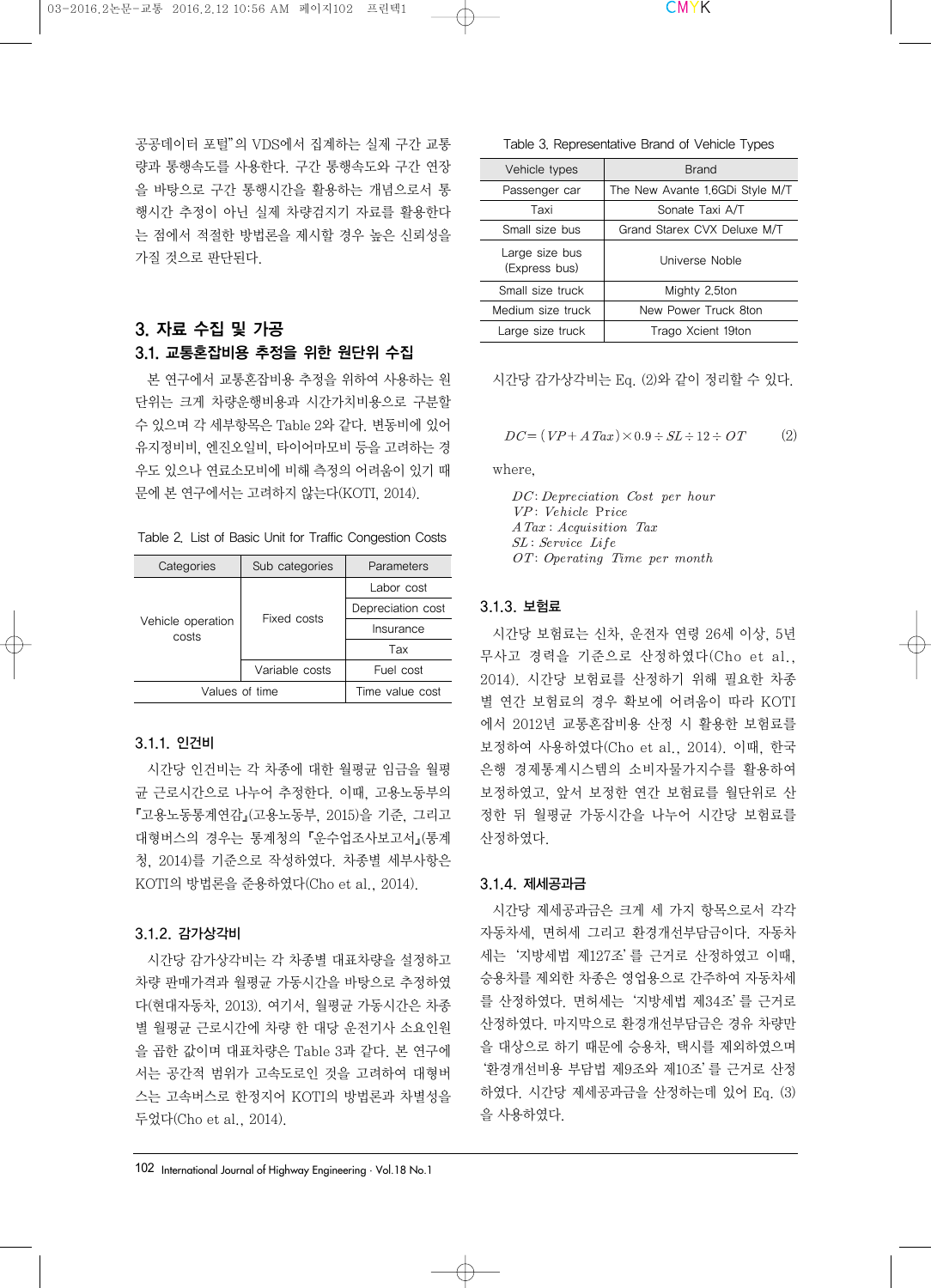$Tax = (AMTax + L Tax + ER Tax) \div 12 \div OT$  (3)

where,

 $Tax: Tax\ per\ hour$  $AMTax: AutoMobile$  Tax  $LTax: License$  Tax  $ERTax: Tax$  for Environmental Reform  $OT: Operating$  Time per month

### 3.1.5. 고정비 종합

앞서 산정한 고정비를 종합하면 Table 4에서 제시된 값과 같다. 이때, 승용차(승용차, 택시 포함)는 자동차등 록대수를 이용하여 가중평균하였다. 버스(소형버스, 대 형버스 포함)와 화물차(소형화물차, 중형화물차, 대형화 물차 포함)는 산술평균하였다(Cho et al., 2014).

Table 4. Summary of Fixed Cost

| (unit: won/hour)            |                   |           |             |  |  |
|-----------------------------|-------------------|-----------|-------------|--|--|
| Vehicle types<br>Categories |                   | Costs     | Total costs |  |  |
|                             | Labor cost        | 18,024,29 |             |  |  |
|                             | Depreciation cost | 1,074,57  |             |  |  |
| Passenger car               | Insurance         | 309.45    |             |  |  |
|                             | Tax               | 107.54    |             |  |  |
|                             | Labor cost        | 15,363,36 | 19,440,64   |  |  |
| Taxi                        | Depreciation cost | 1,575.06  |             |  |  |
|                             | Insurance         | 621.96    |             |  |  |
|                             | Tax               | 43.98     |             |  |  |
|                             | Labor cost        | 18,024.29 |             |  |  |
| Small size bus              | Depreciation cost | 1,579,91  |             |  |  |
|                             | Insurance         | 2,624,51  | 24,846.42   |  |  |
|                             | Tax               | 52.56     |             |  |  |
|                             | Labor cost        | 19,484,92 |             |  |  |
| Large size<br>bus(express   | Depreciation cost | 7,261.66  |             |  |  |
| bus)                        | Insurance         | 592.35    |             |  |  |
|                             | Tax               | 72.64     |             |  |  |
|                             | Labor cost        | 15,571,17 |             |  |  |
| Truck                       | Depreciation cost | 4,955,39  |             |  |  |
|                             | Insurance         | 518.64    | 21,115.18   |  |  |
|                             | Tax               | 69.97     |             |  |  |

### 3.1.6. 유류비

유류비는 한국석유공사 포털(www.patronet.or.kr, www.opinet.co.kr)에서 유종별 세전가를 기준으로 결 정하였으며 승용차(승용차, 택시 포함)의 경우『국토교 통 통계연보』(국토교통부, 2014)의 차량등록대수 기준 가중평균을 토대로 대표 유류비를 결정하였다. 결정된 차종별 유류비는 Table 5와 같다.

#### Table 5. Summary of Fuel Cost

|               |            |        | (unit : won/liter) |
|---------------|------------|--------|--------------------|
| Vehicle types | Fuel types | Costs  | Total costs        |
| Passenger car | Gasoline   | 886.95 | 881.48             |
| Taxi          | I PG       | 747.81 |                    |
| Bus           | Diesel     | 933.66 | 933.66             |
| Truck         | Diesel     | 933.66 | 933.66             |

#### 3.1.7. 시간가치비

시간가치비는 교통혼잡에 따라 추가적으로 발생하는 경제활동의 손실을 금전으로 환산한 값이다. 『도로·철 도 부분 사업의 예비타당성조사 표준지침 수정·보완 연 구(제5판)』(한국개발연구원, 2008)의 업무통행 시간가 치 및 비업무통행 시간가치 비율을 이용하여 2007년 기 준 값으로 작성한 후, 소비자물가지수를 적용하여 2013 년 기준 값으로 보정을 하였다. 한국도로공사의『합리 적인 휴게시설 설치 및 규모 산정기준 연구』(한국도로 공사, 2014)에 따르면 2013년 182개 휴게소에서 조사 한 고속도로 버스 평균재차인원은 29.3인/대이고, 본 연구에서 2015년에 20개 휴게소를 대상으로 조사한 고 속도로 버스 평균재차인원은 22.4인/대로 나타났다. 하 지만, 조사 시 탑승자의 업무 및 비업무 비율을 조사하 지 않았기 때문에 본 연구에서 직접 사용할 수는 없다.

따라서 본 연구에서는 버스의 시간가치비를 산정하기 위하여 예비타당성조사 지침상에서 제시된 버스 평균 재차인원을 사용하였다. 먼저, 『도로·철도 부분 사업의 예비타당성조사 표준지침 수정·보완 연구(제5판)』(한국 개발연구원, 2008)에서는 전국권 공로(고속도로 포함) 버스 평균 재차인원을 9.98인/대로 제시하고 있고, 이 값이 실제 고속도로에서 조사된 값에 비하여 상당히 작 은 것을 알 수 있다. 때문에 본 연구에서는 고속도로의 특성을 반영하기 위하여『도로부문사업의 예비타당성조 사 표준지침 연구(제3판)』(한국개발연구원, 2001)에서 제시하는 값인 버스 22인/대를 사용하였다. 참고로, 『도로부문사업의 예비타당성조사 표준지침 연구(제3 판)』(한국개발연구원, 2001)에서는 승용차의 평균 재차 인원을 2인/대로 제시하고 있다.

버스 시간가치비의 경우, 기존 KOTI의 방법론은 버 스 비업무통행비율을 25%로 가정하여 추정하였는데, 본 연구에서는 도로·철도 부분 사업의 예비타당성조사 표준지침 수정·보완 연구(제5판)』(한국개발연구원, 2008)에서 제시하고 있는 16.3%를 적용하였다. 다른 차종의 경우에는 기존 KOTI의 방법론에서 제시하고 있 는 수치를 적용하기에 큰 무리가 없다고 판단되어 기존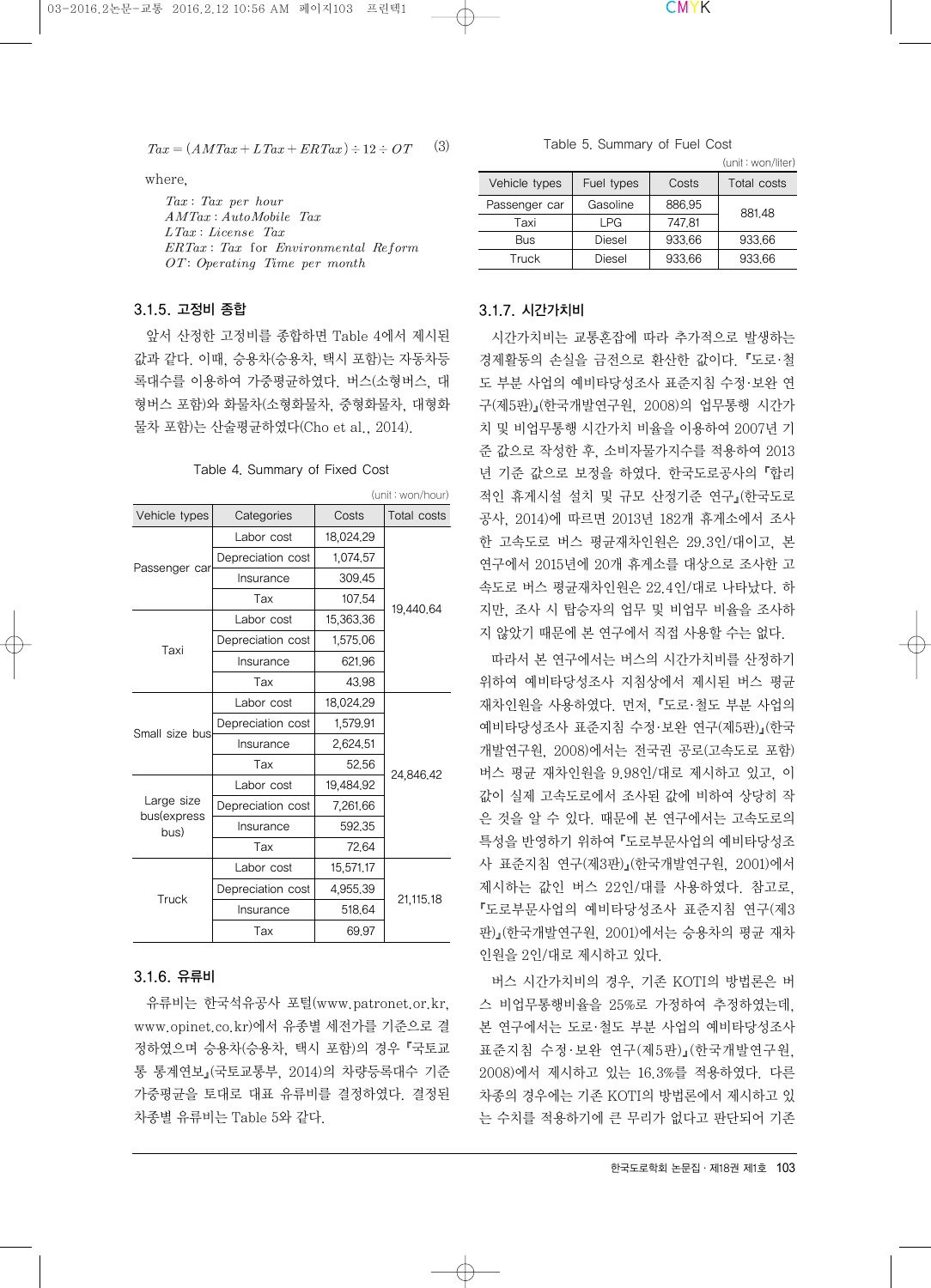#### 수치를 그대로 적용하였다.

이렇게 산정한 차량 당 시간가치비는 승용차, 버스, 화물차 각각 20,353원/대/시, 136,693원/대/시, 그리 고 19,758원/대/시이다. 버스 비업무통행비율을 25% 가정한 KOTI 방법론을 사용할 경우 2013년 기준 버스 시간가치는 148,875원/대/시로 본 연구에서 산출한 값 보다 높은 것으로 나타났다.

# 3.2. 자료 가공

# 3.2.1. 원시자료 가공

한국도로공사는 고속도로 구간을 콘존(Conzone)의 개념으로 분류하고 있다. 콘존이란 IC, JC, 그리고 TG 등 통행하는 차량수가 일정한 고속도로 구간(segment) 을 말한다. 본 연구에서는 한국도로공사가 건설 및 운영 하는 고속도로를 대상으로 하는 988개 콘존을 공간적 범위로 설정하여 VDS 자료를 가공하였다.

구간 교통량 및 구간 통행속도의 경우 5분, 15분, 1시 간, 1일의 다양한 집계주기를 갖고 있는데 본 연구에서 는 계산의 편의를 위하여 1시간 단위의 집계 자료를 사 용하였다. VDS 자료는 텍스트파일(\*.txt) 형태로 제공 되며 Table 6과 같이 구성되어 있다.

|  |  |  |  | Table 6. Example of Data Transformation |
|--|--|--|--|-----------------------------------------|
|--|--|--|--|-----------------------------------------|

| Data format           | Example                                    |                                            |    |     |    |                                        |                   |  |
|-----------------------|--------------------------------------------|--------------------------------------------|----|-----|----|----------------------------------------|-------------------|--|
|                       |                                            |                                            |    |     |    | 20130514   16   0010CZE010   1   90.01 |                   |  |
| Raw data              |                                            | YYYYMMDD Hour ConzonelD BusLaneType Spreed |    |     |    |                                        |                   |  |
| (text file)           | 20130514   16   0010CZE010   1   1264      |                                            |    |     |    |                                        |                   |  |
|                       | YYYYMMDD Hour ConzonelD BusLaneType Volume |                                            |    |     |    |                                        |                   |  |
| Transformed           | ConzonelD                                  | MM                                         | DD | Dav |    |                                        | Hour Speed Volume |  |
| data<br>(matrix file) | 0010CZE010                                 | 0 <sub>5</sub>                             | 14 |     | 17 | 90.01                                  | 1264              |  |

Table 6에서 '|' 는 구분자, Day는 요일을 의미하며 요일은 화요일을 1로, 월요일을 0으로 배정하였다. 그 래서 각 구간마다 구간 ID, 월, 일, 요일, 시간, 속도, 교 통량의 구조로 자료가 제공된다. 또한 7시부터 21시까 지 시행하는 버스전용차로제 시행(평일 기준)을 구분하 기 위해 일반차로와 버스전용차로로 자료를 이원화하여 가공하였다.

# 3.2.2. 버스전용차로 정보 통합

앞선 단계에서 일반차로와 버스전용차로로 각각 가공 한 VDS 자료를 통합하였다. 통행속도의 경우 해당 구 간의 버스전용차로제 유무에 따른 교통량 가중평균, 교 통량은 단순히 합산하는 방식으로 통합하였다. 버스전 용차로제 시행 여부로 구분된 통행속도와 교통량을 통 합하는 이유는 VDS 자체적으로 차종구분을 하기 보다 는 추후 한국도로공사의『고속도로교통량』(한국도로공 사, 2014)을 이용하여 차종별 교통량을 추정하기 위함 이다. 차종별 교통량 추정은 Eq. (4)와 같이 산출하였 다. 이때, 『고속도로교통량』(한국도로공사, 2014)은 자 동 차종분류 조사 장비(이하, Automatic Vehicle Classification, AVC) 기반 12종 차종구분을 하기 때 문에 승용차 1종, 버스 2종, 그리고 화물차는 3~12종으 로 간주하였다(한국건설기술연구원, 2009).

$$
LV_i = LV \times VR_i \tag{4}
$$

where,

 $LV:$  Linked Volume VR: Vehicle Ratio  $i$ : Vehicle Type  $(1: passenger \ car, 2: bus, 3: truck)$ 

# 3.2.3. 결측자료 보정

자료 가공의 마지막 단계는 결측자료를 보정하는 것 이다. 기술적, 상황적 한계로 구간 통행속도 또는 교통 량이 집계되지 못하는 경우가 존재한다. 이러한 상황을 고려하여 결측자료를 보정하였으며, 결측자료를 보정하 는 방법은 크게 두 가지로 구분하였다.

첫 번째 방법은 일시적인 오류로 자료가 집계되지 않 는 경우에 대한 방법으로 이를 1차 결측보정이라 칭한 다. 이때, 일시적인 오류란 특정 구간에서 특정 1시간만 결측이 발생하는 경우를 말한다. 특정 구간에서 1시간 의 결측만 발생하는 경우 해당 구간 전후 1시간씩의 통 행속도와 교통량을 산술평균하여 결측값을 채웠다. 이 렇게 1차 결측보정을 수행한 결과, 2,666개의 시간 값이 채워져서 구간 통행속도와 통행시간을 갖고 있는 시간 의 개수가 1,098,057개에서 1,095,391개로 늘어났다.

본 연구에서는 2시간 이상 자료가 집계되지 않는 경 우 별도의 보정을 수행하지 않는데 이는 원시자료의 패 턴적인 측면을 무시할 수 있기 때문이다.

1차 결측보정을 통해 보정한 뒤에도 2시간 이상 결측 은 보정하지 않기 때문에 전체적인 교통혼잡비용이 과 소 추정될 우려가 있다. 따라서 본 연구에서는 2차 결측 보정을 제시하며 이는 구간 전체의 결측보정계수를 만 들어 교통혼잡비용에 곱하는 방법이다. 결측보정계수를 산정하는 산식은 Eq. (5)와 같다.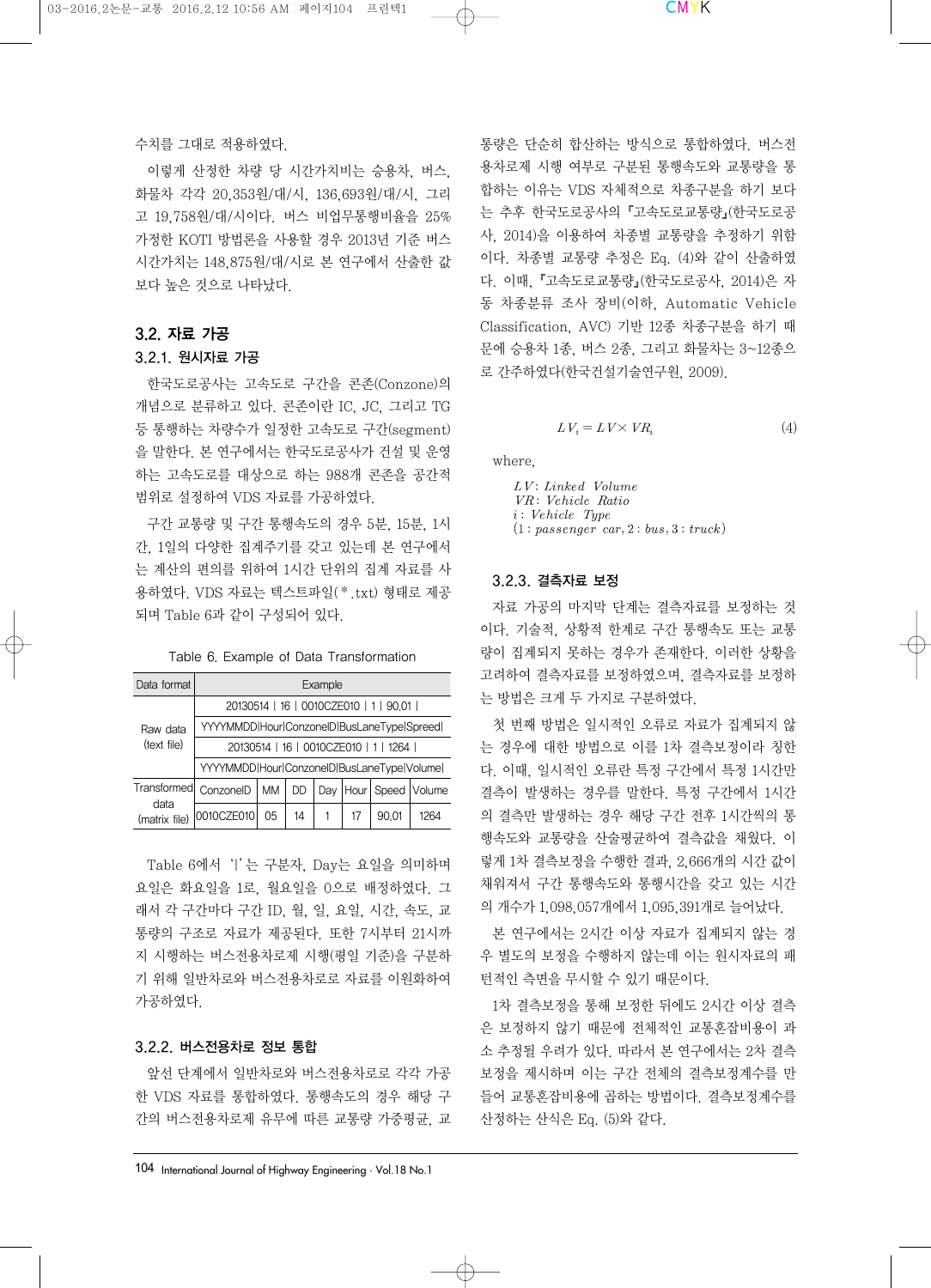$$
CF = \frac{(365 \times 24 \times NS \times L)}{\div (365 \times 24 \times NS \times L - \sum N \times L)} \tag{5}
$$

where,

CF: Correction Factor NS: Number of Sections  $L: Section$  Length N: Number of Missing Datas

Eq. (5)을 토대로 산출된 결측보정계수는 1.00007이 다. 즉, 본 연구에서는 결측이 존재하는 구간의 결측 시 간빈도와 구간 연장을 고려하여 1차 결측보정계수를 산 정하였으며, 그 값을 1차 보정을 통해 추정된 교통혼잡 비용에 곱하여 전체 구간의 365일 동안의 교통혼잡비 용을 추정하였다.

결측 자료의 수가 전체 자료 수에 비해 적고, 또한 결 측이 주로 발생하는 구간들의 연장이 짧아서 결정보정 계수 값이 그렇게 크지 않은 것으로 분석되었다.

본 논문에서 제안하는 방법론에 따른 교통혼잡비용 산출 값은 VDS 자료의 신뢰도에 영향을 받는다. 따라 서 VDS 자료의 전처리는 매우 중요한 문제이다. 이와 관련하여 VDS 자료 자체의 전처리 과정은 다음 논문을 참조할 수 있다(Lee et al. 2013).

# 4. 교통혼잡비용 산정 및 비교

교통혼잡 기준속도를 2012년 KOTI에서 사용한 값과 동일한 값(편도 2차로 이상 90km/h, 편도 2차로 미만 75km/h)으로 설정한 뒤 산정한 교통혼잡비용은 Table 7과 같다(Cho et al., 2014). 기본적으로 1일 단위의 교 통혼잡비용을 산정한 후 필요 시 합산하였다. 예를 들어 요일 단위의 교통혼잡비용을 산정할 때에는 1일 단위의 교통혼잡비용을 각 요일별로 합산하여 산정하였다.

# Table 7. Comparison of Annual Traffic Congestion Cost of Expressways

(unit : one hundred million won/year)

| Spatial<br>scope<br>Temporal<br>scope | New method                       |       |       | KOTI's method    |       |       |  |
|---------------------------------------|----------------------------------|-------|-------|------------------|-------|-------|--|
| 2012                                  |                                  |       |       | passenger<br>car | bus   | truck |  |
|                                       |                                  |       |       | 15,822           | 7,948 | 7,931 |  |
| 2013                                  | passenger<br>truck<br>bus<br>car |       |       |                  |       |       |  |
|                                       | 12,505                           | 2,281 | 4,428 |                  |       |       |  |

본 연구의 방법론을 토대로 산정된 교통혼잡비용을 결 측보정계수을 사용하여 보정한 결과 승용차 12,505억원/ 년, 버스 2,271억원/년, 그리고 화물차 4,428억원/년이다.

Table 7에서 제시된 혼잡비용 값은 방법론의 차이, 공간적 범위의 차이, 추정 년도의 차이 등으로 직접비교 하기는 어렵다. 하지만, 전체적으로 새로운 방법론을 이 용하여 산출한 값이 기존 방법론을 이용한 방법보다 다 소 낮은 것으로 나타났다.

Table 7에서 보면, 버스의 교통혼잡비용이 크게 감소 하였는데 버스의 비업무통행비율 적용에 차이가 있기 때문이다. 기존 KOTI에서 이 비율을 25%로 가정해서 사용을 하였는데 본 연구에서는 『도로·철도 부분 사업 의 예비타당성조사 표준지침 수정·보완 연구(제5판)』 (한국개발연구원, 2008)의 16.3%를 기준으로 적용하였 기 때문에 버스의 대당 시간가치비가 감소하였고 교통 혼잡비용 산정 결과에 반영된 것으로 판단된다.

본 연구에서는 노선별 교통혼잡비용을 제시함으로써 교통혼잡비용이 많은 노선을 확인하였으며 그 결과는 Table 8과 같다. 고속도로 노선 중 교통혼잡비용이 가 장 큰 노선은 서울외곽순환선, 경부선, 영동선, 서해안 선, 그리고 경인선 순으로 나타났으며 상위 5개 노선의 교통혼잡비용은 전체 노선의 78.62%, 상위 3개 노선은 64.54% 수준으로 나타났다.

| (unit: one hundred million won/year) |                  |                          |       |         |                |  |  |
|--------------------------------------|------------------|--------------------------|-------|---------|----------------|--|--|
|                                      |                  | Traffic congestion costs |       |         |                |  |  |
| Express lines                        | passenger<br>car | bus                      | truck | Total   | Rank           |  |  |
| Gyeongbu                             | 2,500.7          | 908.1                    | 728.6 | 4,137.4 | $\overline{c}$ |  |  |
| Namhae                               | 223.4            | 42.6                     | 136,5 | 402.4   | 9              |  |  |
| 880lympic                            | 42.0             | 13.6                     | 26.3  | 81.9    | 17             |  |  |
| Muan-Gwangju                         | 13.6             | 1.5                      | 5.0   | 20.1    | 24             |  |  |
| Seohaean                             | 1,287,6          | 153,2                    | 451.0 | 1,891,8 | 4              |  |  |
| Ulsan                                | 48.8             | 9.8                      | 18.4  | 77.0    | 19             |  |  |
| Iksan-Pohang                         | 248.7            | 37.8                     | 100.9 | 387.4   | 10             |  |  |
| Honam                                | 219.9            | 34.7                     | 86.5  | 341.2   | 11             |  |  |
| Suncheon-Wanju                       | 17,5             | 3.9                      | 13,5  | 34.9    | 23             |  |  |
| Dangjin-Yeongdeok                    | 37,2             | 5.8                      | 38.7  | 81,7    | 18             |  |  |
| Tongyeong-Daejeon                    | 43.1             | 13.1                     | 30.1  | 86.3    | 16             |  |  |
| Jungbu                               | 434.1            | 96,3                     | 208.0 | 738.4   | 6              |  |  |
| 2nd Jungbu                           | 79,5             | 12,0                     | 23,2  | 114,7   | 13             |  |  |
| Pyeongtaek-Jecheon                   | 33,7             | 8.6                      | 31.3  | 73.6    | 20             |  |  |
| Jungbu Naeryuk                       | 292.5            | 99.0                     | 213.4 | 604.9   | 7              |  |  |
| Yeongdong                            | 2,199.8          | 431.6                    | 839.4 | 3,470,8 | 3              |  |  |
| Jungang                              | 260,3            | 48.1                     | 144.2 | 452,6   | 8              |  |  |

Table 8. Annual Traffic Congestion Costs by Expressway Lines

<Table Continued>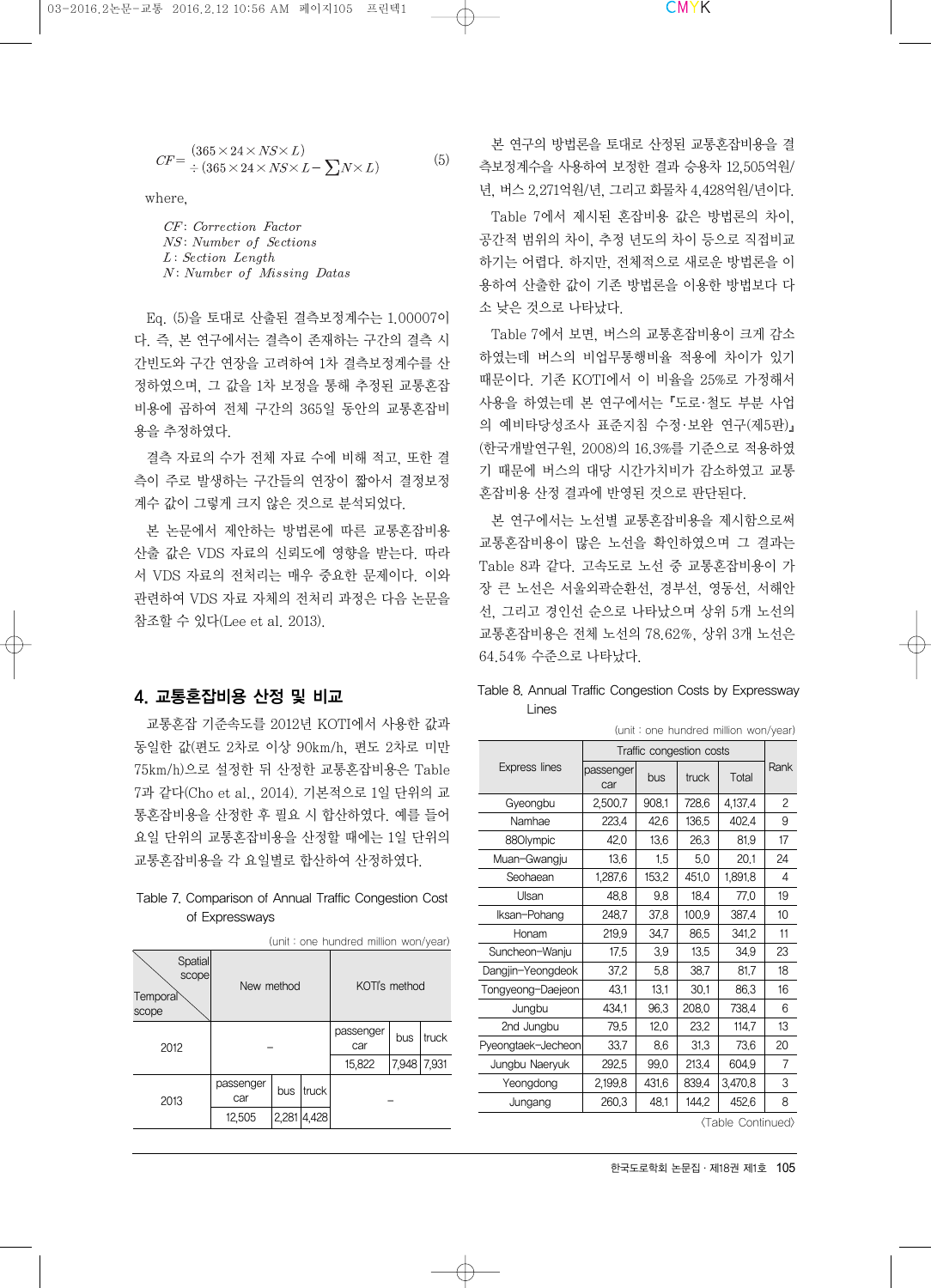| Seoul-Yangyang        | 12.2    | 2.9   | 1.7   | 16.8    | 27 |
|-----------------------|---------|-------|-------|---------|----|
| Donghae               | 20.7    | 7.3   | 9.5   | 37.6    | 22 |
| Seoul Ring            | 3,522,3 | 287.3 | 992.5 | 4,802.1 |    |
| Namhae 1st Branch     | 62.4    | 8.7   | 18.0  | 89.1    | 15 |
| Namhae 2nd Branch     | 39.5    | 7.3   | 22.4  | 69.1    | 21 |
| 2nd Gyeongin          | 162.2   | 11.8  | 69.5  | 243.5   | 12 |
| Gyeongin              | 622.9   | 23.3  | 170.1 | 816.3   | 5  |
| Seochen-Gongju        | 6.1     | 1.8   | 4.9   | 12,8    | 29 |
| Honam Branch          | 55.0    | 8.4   | 27.9  | 91.3    | 14 |
| Gochang-Damyang       | 10.3    | 1.5   | 7.6   | 19.4    | 26 |
| Daejeon Southern      | 8.7     | 0.9   | 3.9   | 13,4    | 28 |
| Jungbu Naeryuk Branch | 9.8     | 1.5   | 8.7   | 20.0    | 25 |
| Jungang Branch        | 0.0     | 0.0   | 0.0   | 0.0     | 30 |

또한, 교통 혼잡에 있어 요일이 주요 변수로 작용할 수 있기 때문에 각 요일별로 교통혼잡비용도 산정하였 다. Table 9에서 확인할 수 있듯이 1주일 중 가장 높은 교통혼잡비용을 보이는 요일은 토요일이고 평일 중 가 장 큰 교통혼잡비용을 나타내는 요일은 금요일로 나타 났다. 평일의 경우 월요일부터 목요일까지는 대체로 교 통혼잡비용이 유사한 편이나 금요일의 경우 토요일과 함께 교통혼잡비용이 높게 산정되었다. 일요일의 경우 오히려 평일과 유사한 수준의 교통혼잡비용을 나타내는 것을 확인할 수 있다.

| Day       | Traffic congestion cost |       |       |              |      |
|-----------|-------------------------|-------|-------|--------------|------|
|           | passenger<br>car        | bus   | truck | Sub<br>total | Rank |
| Monday    | 27.24                   | 4.37  | 9.33  | 40.95        | 7    |
| Tuesday   | 29.12                   | 4.82  | 10.10 | 44.04        | 5    |
| Wednesday | 28.83                   | 4.96  | 10.16 | 43.94        | 6    |
| Thursday  | 34.44                   | 6.02  | 12.02 | 52.48        | 3    |
| Friday    | 44.28                   | 7.78  | 15.39 | 67.45        | 2    |
| Weekdav   | 163.91                  | 27.94 | 57.00 | 248.85       |      |
| Saturday  | 47.51                   | 9.43  | 16.55 | 73.50        |      |
| Sunday    | 28.49                   | 6.39  | 11.40 | 46.28        | 4    |
| Weekend   | 76.00                   | 15.83 | 27.95 | 119.78       |      |
| Total     | 239.91                  | 43.77 | 84.95 | 368.63       |      |

(unit : one hundred million won/year)

# 5. 결론 및 향후 연구방향 5.1. 결론

2012년 GDP 대비 지역 간 도로 및 7대 도시의 교통 혼잡비용이 2.2%에 해당할 만큼 사회적으로도 관심있 게 살펴봐야 할 사회적 지표 중 하나이다(KOTI, 2014). 본 연구에서는 기존 VDF를 이용하여 추정하던 교통혼 잡비용에 실제 VDS에서 수집된 교통량과 통행속도를 접목하여 고속도로 교통혼잡비용을 추정하였다.

전체적인 교통혼잡비용 추정 방법론은 KOTI에서 기 존에 산정하던 방법론을 준용하되 고속도로 VDS 자료 를 적용함으로써 보다 현실적인 추정이 가능하다고 판 단된다. 또한, 방법론을 고속도로 특성에 맞게 부분적으 로 수정함으로써 고속도로의 특성을 잘 반영할 수 있도 록 차별성을 두었다. 이렇게 산정된 고속도로 차종별 교 통혼잡비용은 승용차 12,505억원/년, 버스 2,281억원/ 년, 그리고 화물차 4,428억원/년으로 추정되었다.

본 연구결과와 기존 KOTI 추정결과를 간접적으로 비 교 수행하여 제시하였고 본 연구의 결과가 무조건적으 로 옳다고 언급하기는 어려우나 차량의 통행시간 추정 에 있어 단순히 VDF를 사용하는 것이 아니고 실질적으 로 집계되는 VDS 통행속도를 사용했다는 점에서 본 연 구의 의의가 있다.

본 연구에서 제시하는 방법론의 신뢰성을 향상시키기 위한 방법으로서 두 가지를 제시하고자 한다. 첫 번째는 한국도로공사가 운영하는 고속도로의 교통혼잡비용을 직접 산정할 경우 유관기관과 협의를 토대로 자료를 공 유하는 방안을 강구해야 한다. 원단위를 확보하지 못함 에 따라 과거 원단위를 보정하는 경우 연구의 신뢰성을 하향시킬 수 있다. 두 번째는 VDS 구간과『고속도로교 통량』의 구간이 일치하지 않는데서 발생하는 분석가의 주관이 개입하는 문제이다(한국도로공사, 2014). 예를 들어 경부고속도로 구서나들목~노포나들목의 경우 VDS에서는 구서IC~영락IC, 영락IC~부산TG, 부산 TG~노포IC로 세분화하여 구분하는데 반해, 『고속도로 교통량』에서는 구서IC~노포IC로 묶여 있다는 점이다 (한국도로공사, 2014). 향후에는 구간의 일치를 토대로 추정결과의 신뢰성뿐만 아니라 편의성까지 증진시킬 필 요가 있다고 판단된다.

#### 5.2. 향후 연구방향

본 연구의 방법론에서는 2시간 이상의 결측을 보정하 지 않았다. 이는 보정을 했을 때 보정근거가 부족할 뿐만 아니라 원시자료의 패턴을 무시할 수 있기 때문이다. 이 러한 문제를 해결하기 위하여 향후 연구에서는 고속도로 VDS 자료에 대한 패턴이력을 구축할 것을 제안한다. 고 속도로 통행속도 및 교통량의 패턴은 짧은 기간에 구축 할 수 없는 작업이다. 우리나라의 경우 명절의 날짜가 해 마다 변하게 되고 각 명절도 일반적인 휴일과는 다른 현